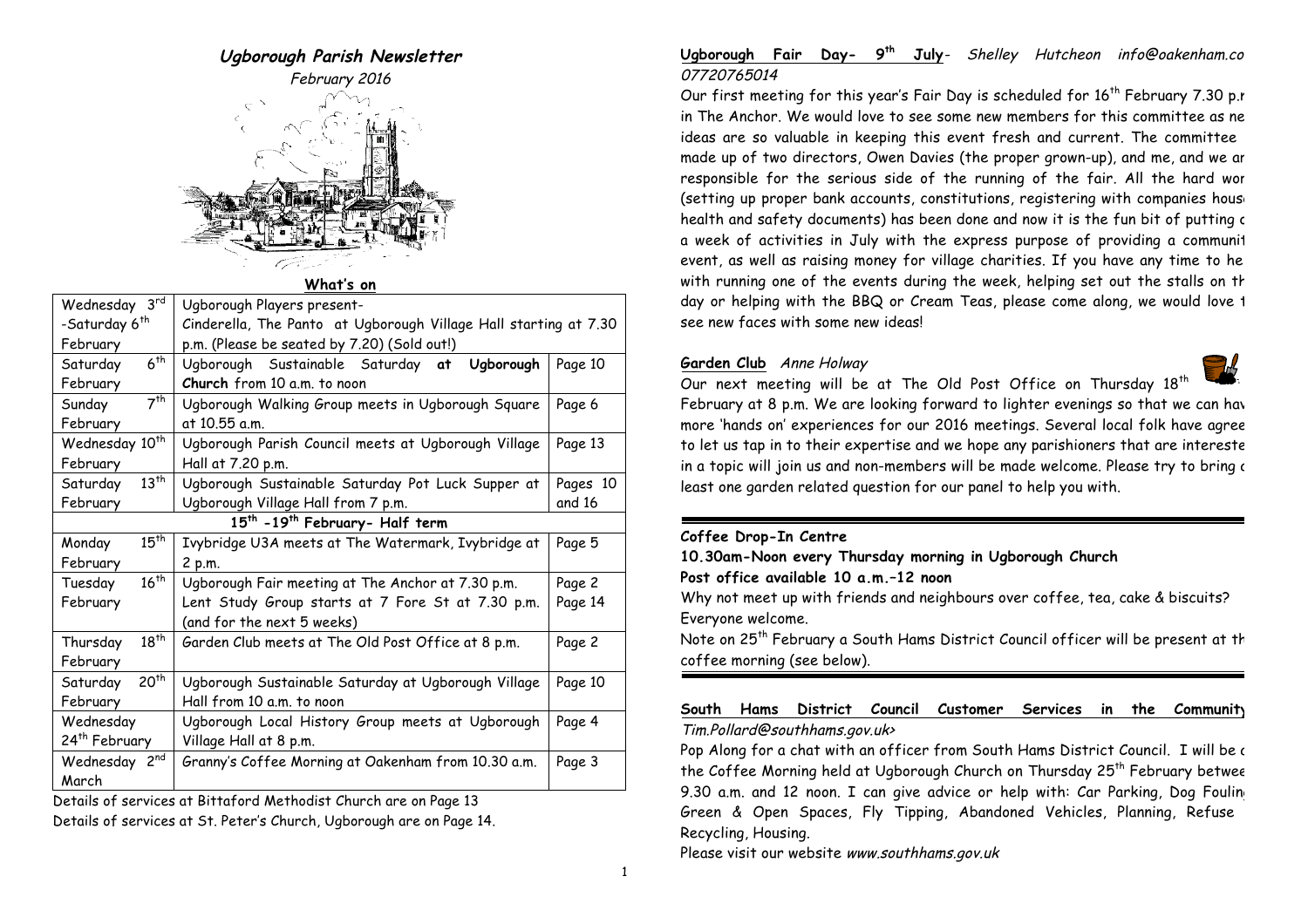#### **Ceremonial flying of the Flag.**

The flag will be flown on the following occasions-**February 6th** Accession Day of Queen Elizabeth II **February 19th** Birthday of the Duke of York



# **Victorian Christmas Fair at Hillhead Farm-** Shelley Hutcheon 07720765014 info@oakenham.com

Firstly a massive thank you for supporting the Christmas Fair – it would be a complete disaster without you all! As an added bonus, everyone made lots of money for various village charities, approximately £1170 in all. The Church ladies raised around £280, the Bell ringers raised £453, and the PTA raised £67 from selling mistletoe and Pre-school made £177. A further donation of £195 from Christmas tree sales and stall fees went to the bell fund. The private stalls all did well and will hopefully come back next year!

Well done everyone for your hard work- well worth the effort I think! So what do you want to see at the next one- do you want another one?!! This year's plan is to re-roof the main barn and add handrails to the steps, so we have more of the Victorian yard in use, and then maybe we can run courses to make wreaths and festive flower arranging. Now I have committed those thoughts to paper – I'll actually have to do it……. Let me know your thoughts.

# **Granny's Coffee Morning Wednesday 2nd March 2016 at Oakenham-** Shelley Hutcheon 07720765014 info@oakenham.com

Normally the first village event of the year, but this time completely eclipsed by the Pantomime!! I would love to see you all for Granny's coffee morning held in her memory, and raising money for the Church. No acting or singing needed, just an ability to chat, eat cake and drink coffee (or tea).

See you at 10.30 a.m., Oakenham, Ugborough (opposite Hillhead Farm). Plenty of parking in the new entrance as we've had a tidy-up, as well as the farmyard and crossroads. Looking forward to seeing you all.

## **Allotment available-** Jane Johns

Calling all green-fingered residents – we have one allotment which has very recently become available. It costs £20 per annum and measures 5m X 10m, water available on site, and with well-rotted muck delivered regularly. It has been welltended by a very dedicated lady, who now has to take on other commitments and is sadly unable to continue. If you are interested please ring Jane Johns on 892674 or email info@hillhead-farm.co.uk

### **Ugborough goes on safari again…**

Safari Supper 2016 will be Saturday 5th March 2016.

Application forms from John Pursey 01752 896278 or uaboroughsafari@gmail.com Closing date for applications Saturday 20th February.

**Ugborough and Bittaford Pre- School**-(incorporating breakfast club and after school club) Charity Number 1043499 Catherine Gwynne

| <b>Opening Times</b>   | Pre-School 9 a.m.-3 p.m.                          |
|------------------------|---------------------------------------------------|
|                        | Breakfast Club 8 a.m.-9 a.m.                      |
|                        | After School Club 3 p.m.-6 p.m.                   |
| Contact                | 07763215455                                       |
|                        | admin@uqborouqhandbittafordpre-school.org.uk      |
| Baby and Toddler Group | Monday 10 a.m.-11.30 a.m., Ugborough Village Hall |

We have welcomed several new faces to pre-school this term and they all seem 1 be settling in well. Our planning has focussed on personal, social and emotion development and the children have been demonstrating 'making relationship through several examples including helping the new children to feel welcome an including them in games and activities, helping their friends across stepping stone. pedalling a friend on the double bike and working together to build a tower.

Until the weather improves we aren't heading out to forest school so we make th most of opportunities for small group learning. The older children regularly head upstairs in the hall to do a more focussed activity and we are beginning to prepar for the transition to school - September will be here before we know it! Moving ou of the hall for the pantomime preparations (oh yes we are!) gives us further opportunity to develop our relationship with Mrs Crudge and other school staff an familiarise the children with the school surroundings.

(Please note there will be no Toddler group on Monday  $1<sup>st</sup>$  February when the hall being used for the Pantomime!)

# **Ugborough Local History Group-** Merryl Docker

Join us on Wednesday 24th February at 8 p.m. in Ugborough Village Hall for c illustrated talk on the long and colourful history of Langdon Court by Robin Blythe-Lord. Last year Robin entertained us with the amusing and very informative tale from the past at Mount Batten. His talk was so enjoyable that we were very kee to invite him back again. Come along for stories from the beautiful family home that is Langdon Court. We look forward to seeing you. Members free of charge visitors very welcome - £2.00 on the door. Tea and coffee will be served.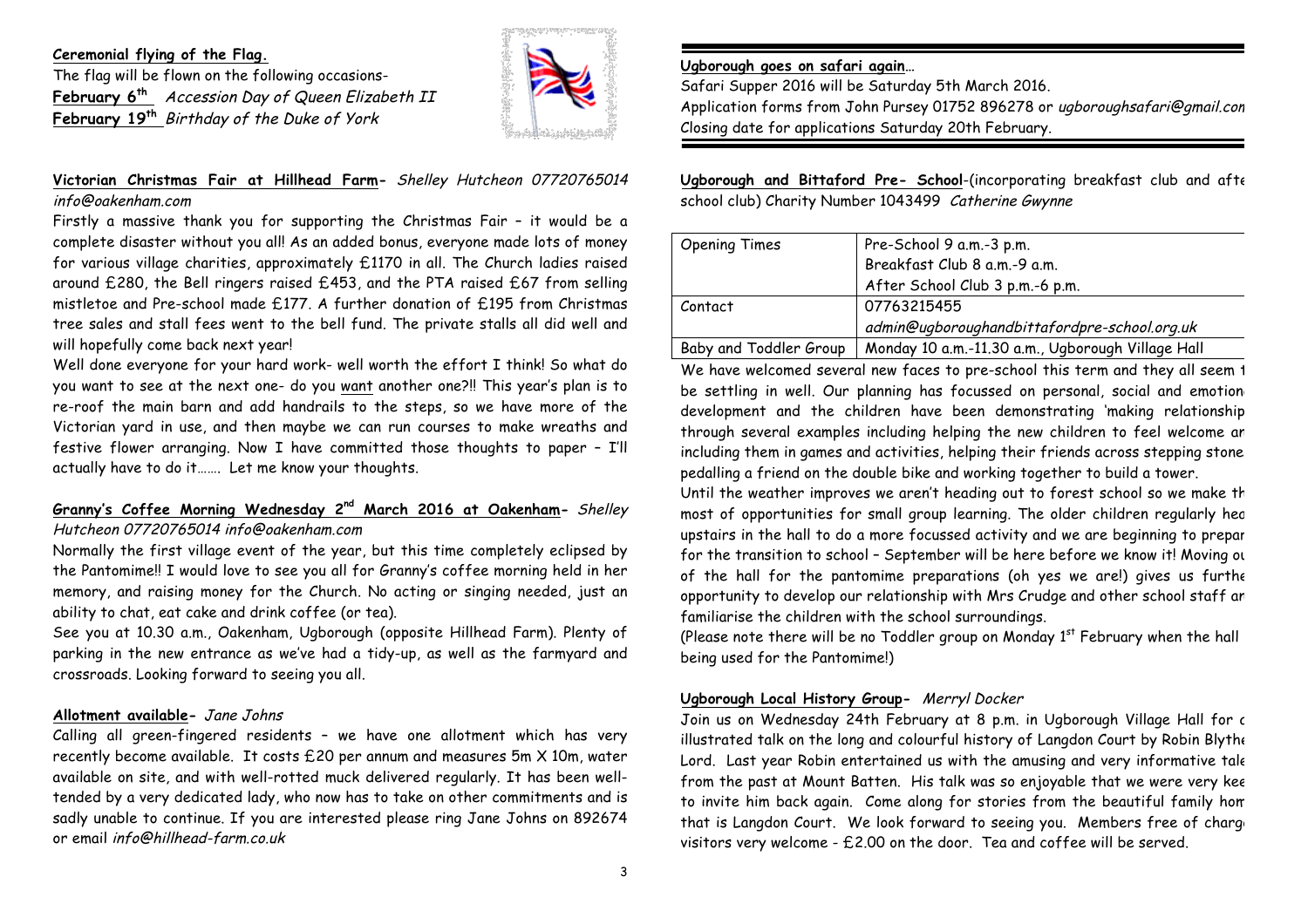# **The Beacon Federation-** Executive Headteacher - Mrs. Jane Byrne

Ugborough Primary School.

Every extreme of weather seems to have been experienced over the last few weeks and we are so glad that everyone has survived such tricky conditions. Just to remind you that we can accept telephone calls and e-mails if you are going to be late for whatever reason. We will of course use our text messaging system or website should our situation change at any time.

The governors would like to express their thanks and best wishes to Lisa Keay who has completed her 4 years term as Ugborough's elected parent governor. Details about the election of her replacement will be published shortly.

**Ugborough Pre-School** will be joining us here on site for the week of 1st February as the village Hall will be used for pantomime rehearsals. So if you hear the sound of little tiny voices you know who they are. We look forward to their company.

#### **Dates for your Diary**

Week of 8th February - Parents' Evenings

15<sup>th</sup> -19<sup>th</sup> February- Half Term

### **The Beacon Federation** Vacancy **for a Governor**- Sue Roberts (Chair)

Do **you** believe passionately that every child deserves the best possible education during their primary schooling?

Do **you** have any skills or experience in Education, Child Development, Finance, Public Relations, Marketing, Human Resources, Premises Management, Safeguarding or Health and Safety and a real commitment to serving the local community? Are **you** a good team member? If so, have **you** ever thought about becoming a Governor? We meet monthly, serve for a 4-year term and are a mix of parents, members of staff and people from the wider community. You do need to be able to visit the schools during the day from time to time. Training is available. If you are keen to share the responsibility for the strategic direction of Ermington and Ugborough Schools and ensure the continuing development of the Federation we would love to hear from you.

If you would like to find out more about being a governor or to discuss this informally with one of us please contact the school office (01752 8924890) or email admin@ermington.devon.sch.uk before **Friday 26th February 2016**.

## **Ivybridge U3A**- Jean Sherrell

The February General Meeting of Ivybridge U3A will be held at the Watermark on Monday 15<sup>th</sup> February at 2 p.m. The Speaker will be Ben Lucas on "Driving Safer for Longer" Driving safer for longer is a programme aimed at older drivers who want to update their knowledge of driving, stay abreast of modern techniques and changes in the Highway Code

## **Ivybridge and District Community Transport Association**

Providing transport for elderly, disabled or isolated people.

Now our bus service is so reduced, you may consider the Ring and Ride minibu scheme which offers a door to door service. There are also Friday excursions an a voluntary car scheme for more personal journeys.

The Ivybridge area includes Wrangaton, Bittaford and Ugborough.

Please phone 01752 690444 for more information or visit the website www.idcta.co.uk

# **Ugborough Parish Walking Group-** David, George, Meryl and Tom.

We are hoping for a few days of drying weather – if not we shall have to alter our plans according to the depth of our wellies. We intend to leave the square at 11 a.m. on Sunday  $7<sup>th</sup>$  February to go up Lutterburn

Street and then take the footpath across to Ennaton. It is interesting to realis from reading Robert Perrin's excellent guide to the geology of Ugborough paris (part of the Ugborough Heritage appraisal document which can be downloade from the Ugborough Webpage) that the complex mosaic of green volcanic tuff and grey Carboniferous slates in this part of the parish have a limestone intrusic at Ennaton - and not surprisingly it explains why there is the ruined lime ki opposite the farm building. From there it will be down to Well Cross and at th point those wanting a shorter expedition can head up the hill to Highe Spriddlescombe Farm and back to Ugborough. For those wishing to journey to very edge of the known world then we carry on east, across the Loddiswell road by th exciting ladder stile and then over the fields to the boundary of the Ugborough Parish (and a few yards beyond) before quickly scuttling back homeward. W should pass the "Red Blood" Fields (probably soil colour and not a site of some historic bloodletting), cross above Fowlescombe (and perhaps pause to remembe Richard) and then down the old Green Lane to Spriddlescombe Farm. This ridgeway is a notorious top of the hill lake so we may take a dogleg round it (speaking c which of course dogs and well behaved owners are more than welcome to be with us) and then we arrive at the finest view in the world - Ugborough framed t Dartmoor behind and the fields of Waterman Farm before - and finally back to the Pub by 2 p.m. Hope you can join us.

## **Ugborough Neighbourhood Development Plan Update**

The Neighbourhood Development Plan is progressing with the Draft plan havir been presented to the Parish Council in January. For the latest information on timescales please go to http://www.ugboroughplan.org/#!further-information/ccgn.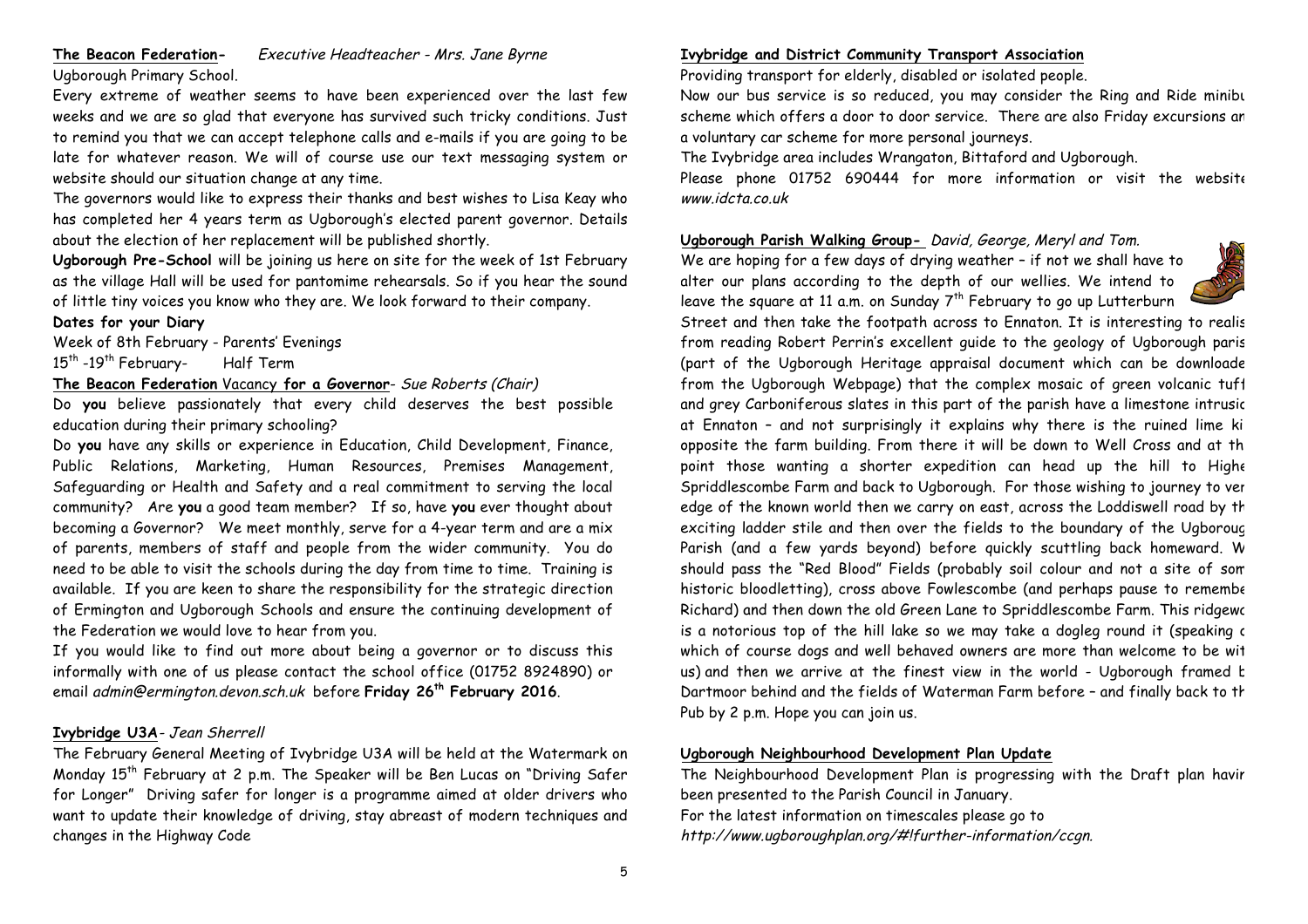#### **Rainfall at Shellwood Hill** George Arnison

In December I recorded 175mm (just under 7") of rain at Shellwood Hill, compared to the previous four years of 91.5mm (2014), 237.5mm (2013), 327mm (2012) and 165.5mm (2011). I think it felt wetter because it rained nearly every day - as it had done in November, but we escaped the impacts of Storms Desmond (5 Dec), Eva (22 Dec) and Frank (30 Dec) which made December the wettest calendar month ever recorded in the UK. To put things in perspective, the record breaking rainfall which Cumbria received on 5 December (341mm in 24 hours) was almost as much as we had in all of November and December combined!

Overall I recorded 1365mm in 2015 which made it a slightly drier than average year for us - mainly thanks to the particularly dry March and April we had if you can remember that far back - though we still had over 50% more than the average rainfall across England. It's interesting to note that consistently August is wet whilst September is dry. Nationally April was the sunniest, and December the mildest and wettest since records began in 1929.

Make sense of it all if you can.





**Beryl's Bookworms** -Juliet Collis (in Sue Johns' absence for pantomime rehearsals!) **A place called Winter by Patrick Gale**  Set in Edwardian England, this was a fictitious story based on the true mystery of the author's grandmother, whose father, Harry



Cane, left his wife, daughter and an unearned income, to move to Canada to tak advantage under the Dominion Lands Act, that a quarter-section of land (16 acres) could be possessed without payment if a homesteader cultivated a quarte of it within three years. We learned of the fictitious reasons of why he had t leave his home and family and of his journey to Canada, the people that he met an of the sensible induction to farming life having been placed with a farming fami for an initial year.

The story told of the hardships faced by these migrants with their bare patch c land, extreme weather and the contrast to the pictures and descriptions in the ac encouraging migrants. Relationships were a large part of the tale, including thos of neighbours, family and those met along the way. WW1 and Spanish influenz had an impact on the Prairies, along with the social mores of the day.

We don't know the true story of why Harry left his family for Canada but it must have been for such a shocking reason that his daughter appears never to have known why. The fictitious reason would not shock us now but it was different the The book group scored the book  $3.9$  out of  $5$  as it was generally felt that as historical novel, it gave us an interesting perspective into prairie life in the perio around 1910-1915.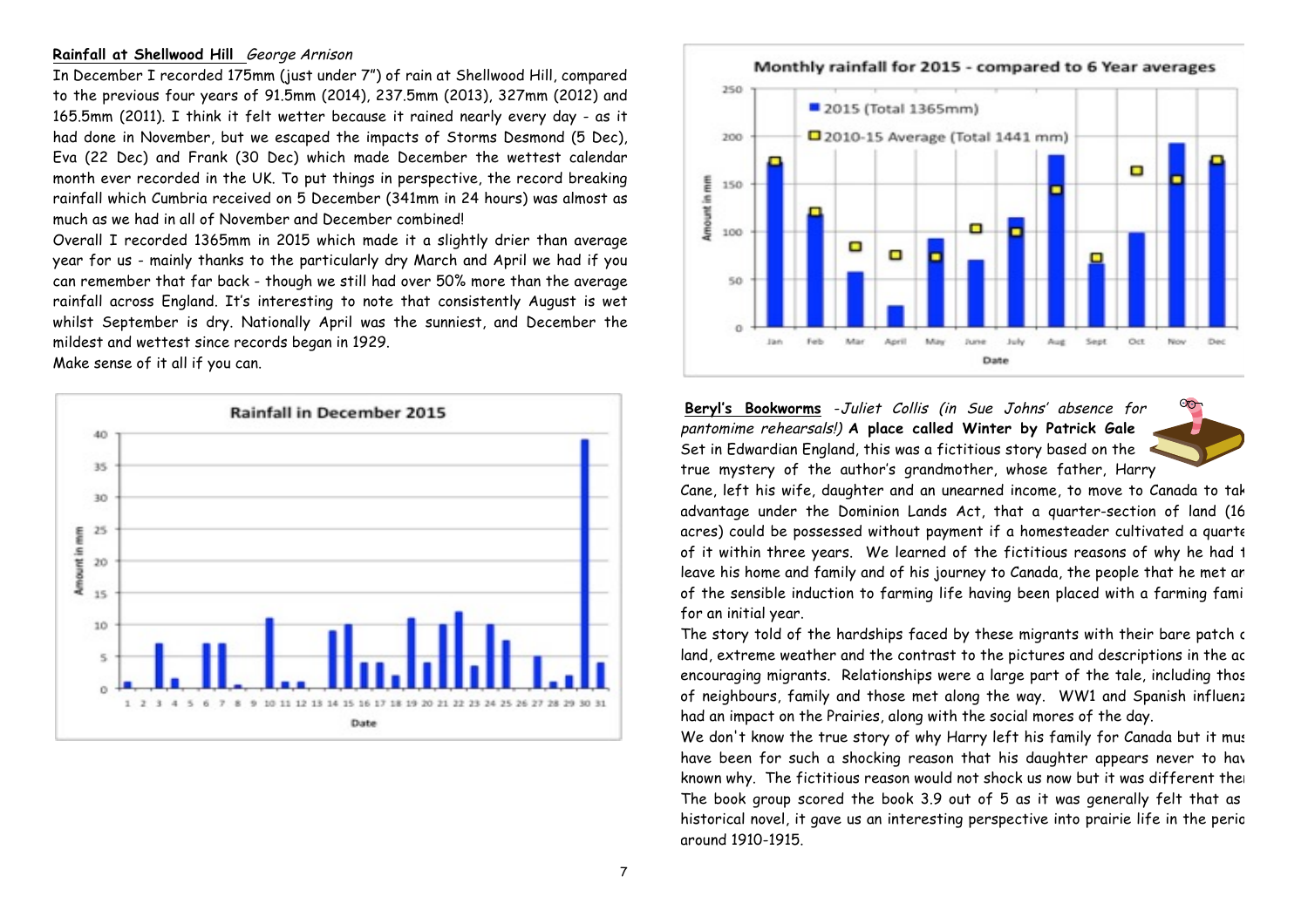

**Your Stars Tonight**. Oh frabjous joy I exclaim as I undertake a celebratory tove – or was it a gimble? (More likely a gyre-Ed) No matter – the reason is that the brief break in the cloud and associated precipitation has given some clear star gazing nights - the

first for nearly two months and a hopeful start to 2016.

And it is so long since I was beneath the stars it takes time to get my bearings. In the last two months Orion has moved round from the southern horizon and is now heading for his annual oblivion in the west, while the summer glories of Cygnus the Swan and the dazzling star Vega have long disappeared below the horizon. Now wheeling up from the east comes a new crop of constellations vaguely remembered from this time last year, Leo and Virgo.

Astronomically my garden has a drawback – an elm tree in the boundary hedge blocks my northern horizon. And that means I can never see the Pole Star – Polaris – around which all the stars in the northern hemisphere appear to revolve in an annual procession. It also means that my viewing of the circumpolar constellations – the ones such as the Plough that never set below the horizon – are often obscured in their circumnavigation of Polaris. At this time of year the Plough starts on the left of the tree and then disappears behind the branches only to reappear around midnight on the other side and then the Vicarage chimney gets in the way!

All very annoying as the comet Catalina has been scurrying up the Plough throughout January. I just managed to grab a sight of it through binoculars in the fortuitous gap twixt the tree and the vicarage. As so often with comets it has not lived up to optimistic expectations of being visible to the naked eye but with a copy of the star chart from the "comet chasing" website and a steady pair of binoculars it should still be visible in early February although it is beginning to fade as it heads back out to the furthest edges of the Solar System. And if you get up about an hour before sunrise you have a bonus – five planets - Mercury, Venus, Mars, Jupiter and Saturn will all be visible across the pre-dawn sky.

Next morning I attempt to explain the wonders of these celestial motions to the steamed dietor with the visual aids of a melon, avocado and assorted Christmas tree decorations. She nods sagely and remarks "So all the stars come back to the same place on the same time and place every year? Why that will be just like the Ugborough pantomime".

Suddenly my enthusiasm for life drains away.

#### **Ugborough Sustainable Saturdays**

USS goes from strength to strength and the first Bric a brac stall of the yed highlighted your generosity. Not only had people donated some wonderful item but these were snapped up by so many people that the table raised over  $£40!$  Th is a great start for the chosen Charity for the next 6 months - The Parish Newsletter. Thank you. Last year we all managed to raise over £200 towards th Church bells fund. (Thank you so much for choosing the Newsletter and thanks also to the individuals who have also generously responded to our Appeal for funds-Ed) I am delighted to say that the Design for our very own USS Calico Bag has bee chosen. There was stiff competition but after careful deliberation Clive Hart we pronounced the winner and his design will be proudly produced onto reusable bac that we will be bringing out in the near future. These will be sold at cost price Please support this venture and wear them with pride!

Important information. Due to the exciting Village production of Cinderella w will be changing venue for the Market on Saturday 6th February. The Church ho kindly allowed us to use their facilities so you will find the usual range of produce and crafts on sale and the ever popular USS cafe.

USS will be hosting another popular Potluck supper on Saturday 13th February the Village hall (see separate advert in this newsletter). Please bring along a main course or dessert to share with everyone and of course bring your own drink. Th is not a ticket event or a fundraiser but just an opportunity for us to get togethe and share good food, drink and company. Join us from 7 p.m. onwards and the food will be served at 7.30 p.m.

#### **Annual Church Spring Clean**

Help keep our lovely church beautiful! Every week a loyal band of members of the congregation and friends tidy, clean and polish the church. However, once a yec there is a chance for you to be involved! We will have the Annual church Sprir Clean the week before Easter, as ever - Friday 18th March and Saturday 19t March. If you can't do it on those days you can choose an area to do at own convenience from the plan in the church. Please come along and help!

#### **Women's World Day of Prayer**

Our Mission Community service to mark this Day will be in St. Peter's Harbertonford at 7.30 p.m. on Friday  $4<sup>th</sup>$  March. Despite its name it is open to all men as well as women. It's always a thoughtful and imaginative act of worship, s do consider coming along - and bring some friends too.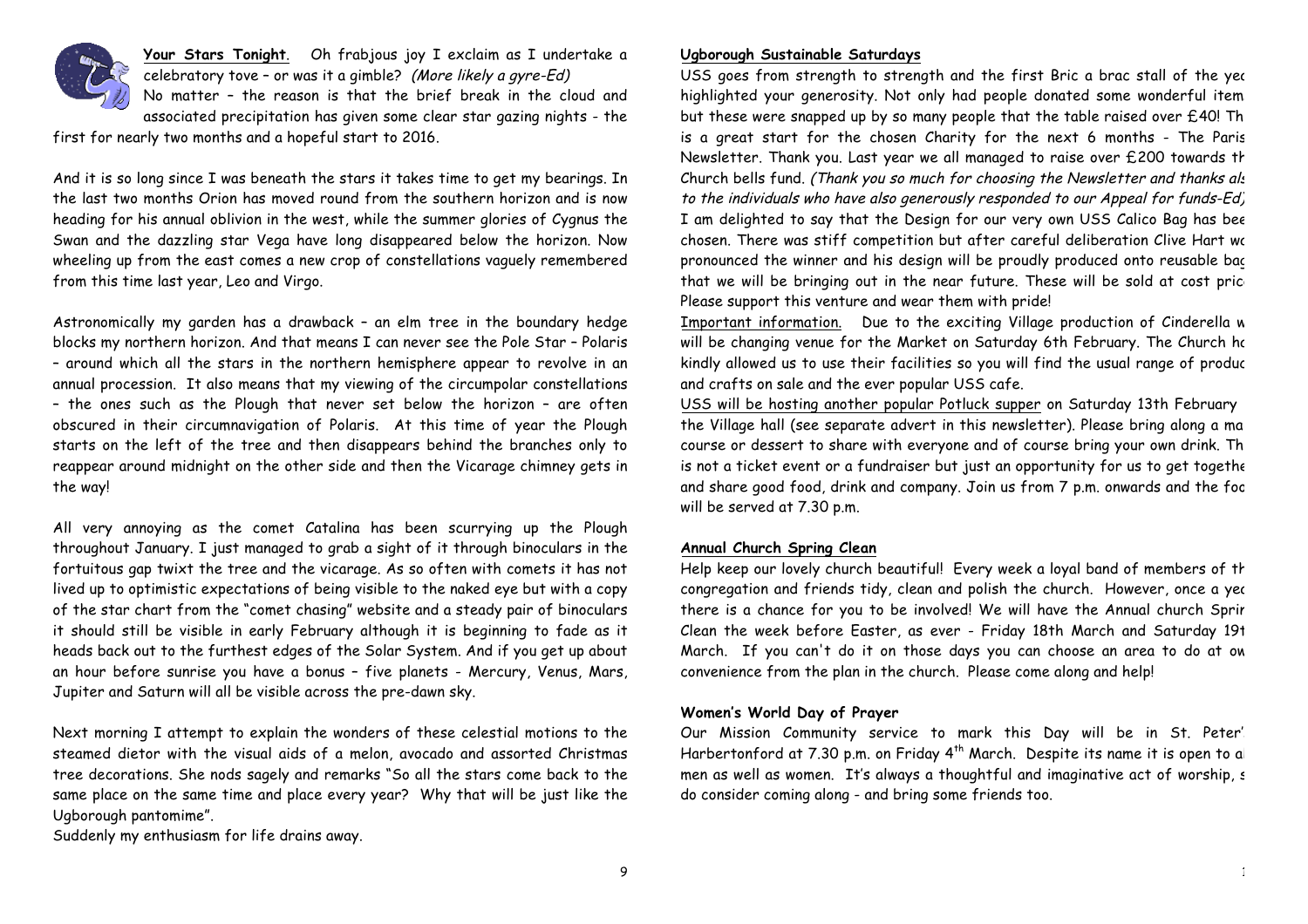# **Arts Report -** Janner Street-Porter

## NEW YEAR – NEW DRAMA

With all the buzz around Golden Globes, BAFTAS and the Oscars, attention focused on the latest contender for arts honours to be staged next month at the Ugborough Palace Theatre. Arts Report went behind the scenes of the latest Ugborough Drama Queen's production of Cinderella. If you are fed up with TV or staring at your mobile device you should get down to the West End…of Ugborough to see this exciting new production.

We snuck into rehearsals with the 40 (sorry 4)-strong chorus in full song and the scene-shifters building the Palace Ballroom for the big dance sequence. Quizzing one of the extras we discovered that Cinders is to be played by a mysterious new talent, but perhaps not quite like you have seen before. Prince Charming is set to charm his way into the stoniest of hearts and the Ugly Sisters are some of the 'biggest stars' in Ugborough. There is comedy from some of the best known comedians in the Parish and an astounding light show from Kim's Lasers and Lamps Company. With costumes by designer brand 'Vici' and direction from Susan B d'Mill at Avonwick, it is set to be the most stunning event of the month. We were sworn to secrecy, but hope to get interviews with the stars for next month's newsletter.

#### **Plus ca change**

#### **From the Archives- Exeter and Plymouth Gazette Saturday 26th January 1889**

'The Ugborough Board School was the scene on Thursday last of a theatrical performance. The selected pieces were 'Robert Macuire' and 'The Two Swindlers'. The room, notwithstanding a previous performance was again well filled. '...

'The performers sustained their parts well throughout the piece' .... (Mr.Drawcock) 'evoked continued bursts of laughter and applause' ...

'The proceeds are to be given to the Reading Rooms'.

(I will add that scenery was leased from the Plymouth Theatre and Nathan and Co., Court Costumiers supplied the costumes! Ed)

#### **Ugborough Village Hall-** Stafford Williams

Many thanks to the USS for helping us buy new chairs. Thanks to their kind donation and support from the District and County Councils we have ordered 48 of the same type that folk have found so comfortable and we can slowly replace the old stock. We have also purchased 4 new large tables, which will be stored upstairs. The latest inventory noted that someone has not returned a table yet – we do keep a track so please return borrowed items promptly.

The observant among you will have noted the new defibrillator on the front of the Hall. This was purchased by the Council and is for anyone to use in an emergency. All you need to do is push the red button, the pack will drop down for you to take to the casualty and then you follow the instructions – it is not possible to shock someone whose heart is still beating so please don't hesitate and you may save life.

Advanced notification has been received of the use of the Hall as a polling static on Thursday  $5<sup>th</sup>$  May. This will mean that the Hall is unavailable to other user from 6 a.m. until 10.30 p.m. on the day.

#### **Ugborough Parish Council**

Clerk: Sarah Woodman Tel: 01364 661127 Email: ugboroughhpc@yahoo.co.uk Website: ugboroughparishcouncil.org

The January Parish Council Meeting started early to consider the draft Neighbourhood Development Plan. The Plan Team had pulled out all the stops 1 get the Plan and supporting documents ready in time and, after a brief discussion it was accepted by the Parish Council. The aim is for the Plan to go out 1 consultation by Easter, with a referendum in September. A leaflet summarisir the Plan will be distributed to households throughout the Plan area.

**Planning applications** considered at the meeting included an outline application for a permanent agricultural worker's dwelling at New Haye Farm, Ludbrook, which received support from Councillors, subject to conditions protecting the hedgero and ensuring the dwelling had an agricultural tie and could not be sold separate from the farm. Two applications had been submitted to carry out works to tree at 9 and 10 Moorhaven, but provided insufficient information to make recommendation.

Bittaford received a fair amount of attention at the meeting: Dog-walkers an horses are coming into conflict on the footpath below the playground, and the Dartmoor National Park warden is involved in trying to resolve the conflict; c unstable wall at the entrance to the Horse & Groom is causing concern, with no or accepting ownership; concerns have been expressed at the safety of the cycle path as it enters Bittaford & a request has been received to extend the cycle path c to Wrangaton; complaints were received over the state of the metal bus shelter – although any decision on a replacement must be deferred until the highwe embankment repairs have been completed; finally, on a more positive note, a bike regularly speeding and doing 'wheelies' through Bittaford has been caught by police and his bike confiscated!

Of particular concern was an incident in which a child caught her leg in the bar c the see-saw and had to be released by the Fire Service. The authorities have confirmed that the see-saw still meets legal requirements, and the temporar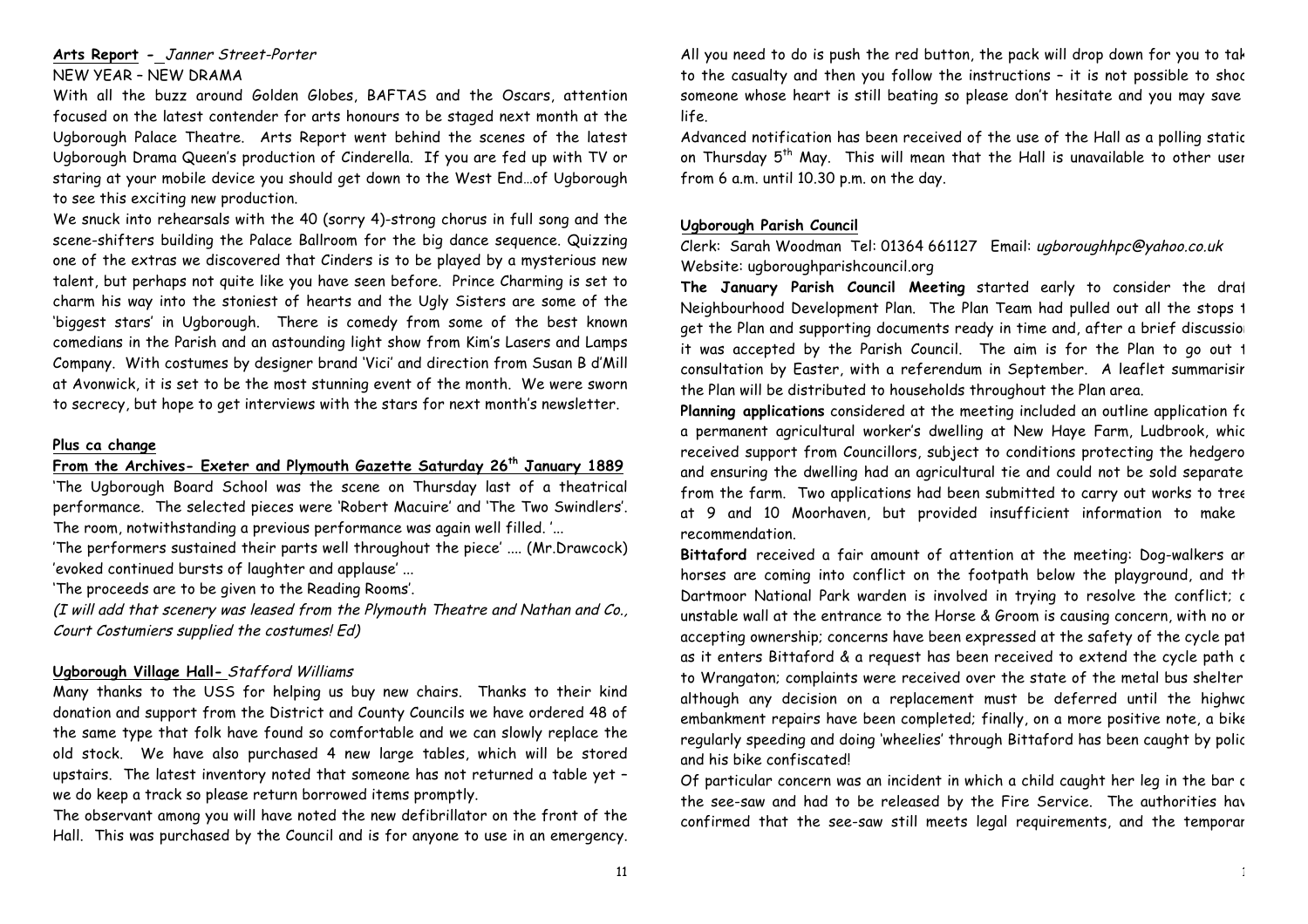barriers will be removed. However, the incident does highlight the need for parents to supervise their children in the play grounds.

**Affordable insurance for Ugborough Fair** came one step nearer, as a 'Memorandum of Understanding' was considered between the Parish Council and Ugborough Fair Ltd. Providing specified checks and arrangements are met, the Fair will be able to use the Parish Council insurance, which will save them the insurance premium - last year, amounting to £596!

**The Queen's 90th Birthday** is on the 21st April, and we would welcome ideas on how to commemorate it. Birthday Beacons are being planned throughout the nation, and local organisations are asked to register at http://www.brunopeek.co.uk

**The next Parish Council Meeting** will be held a week later than usual, on Wednesday 10<sup>th</sup> February, starting at 7.30pm. We will be discussing the Parish Council budget & precept for 2016/17 and the Emergency Plan. Agenda and minutes are displayed on the noticeboards and website.

**Local NHS Patient Advice and Complaints Team** - Keri Ross 01392 267665, or 0300 123 1672, text us at 07789 741099 or email pals.devon@nhs.net

NHS Northern, Eastern and Western Devon Clinical Commissioning Group (NHS NEW Devon CCG) patient advice and complaints team is a service to provide patients, carers, family members, the public and staff with help, advice and support with concerns or comments relating to NHS services.

The team provides free and confidential help to investigate and resolve problems as they happen and aim to do this as quickly as possible. They can also organise in depth investigations of any problems relating to healthcare across a number of different services. Hearing from patients helps us to make improvements and gives us early warnings of system problems.

| Bittaford Methodist Chapel Jutta Berger 01752 698381                              |  |  |  |  |
|-----------------------------------------------------------------------------------|--|--|--|--|
| Please come and join us - we look forward to welcoming you.                       |  |  |  |  |
| 7 <sup>th</sup> February 10.30 a.m. Rev. David Youngs Sacrament of Holy Communion |  |  |  |  |
| 14 <sup>th</sup> February 10.30 a.m. Rev. David Youngs                            |  |  |  |  |
| 21st February 2.30 p.m. Rev. Ralph Ward Sacrament of Holy Communion               |  |  |  |  |
| 28 <sup>th</sup> February 10.30 a.m. Mr. Tony Kirk                                |  |  |  |  |
| Our Hall is available for hire. We have a small Tea Kitchen. All enquiries        |  |  |  |  |
| contact: Jutta Berger as above or e-Mail to: juttaberger@tiscali.co.uk            |  |  |  |  |
| Green Pastures Coffee Bar for families with small children.                       |  |  |  |  |
| Open every Friday from 10 a.m. 'til 12 noon including School Holidays!            |  |  |  |  |
|                                                                                   |  |  |  |  |

#### **St. Peter's Church, Ugborough ASH WEDNESDAY SERVICES**

9.30 a.m. St. Andrew's Church Harberton

6 p.m. St Mary's Church Diptford with North Huish

7:30 p.m. St Peter & St Paul Church Ermington

# **Lent Study Groups**

These will take place throughout the Mission Community during Lent. In Ugborough, we will start on February  $16<sup>th</sup>$  for 5 weeks - you are welcome. Tuesday's 7:30 p.m. at 7 Fore Street Ugborough PL21 0NP (David and Sally's)

# **A letter from our Priest in Charge- Rev'd David Sayle**

The season of Lent is can be viewed as a time of 'Reflection'. An opportunity for each of us to take time and think about our lives and the circumstances in which w live in and those that surround us. It is as if we look in a mirror and ask ourselves a few simple but poignant questions.

Who do I see?

Do I see the whole image?

Do I see the image clearly?

Mirrors are useful for a whole host of different things: for shaving or putting c make-up, for 'vanity' some may say, whilst others would say important in allowing u to show the full beauty of the person God has created. Mirrors are essential c other occasions, driving for example and at other times helpful, such as in certa medical situations as they allow others to check our health. So, when you look in a mirror are you aware of the context you are in? For that will certainly shape your response to what you see.

This Lent I invite you to take time and to reflect upon the circumstances/image that may be reflecting upon you. For sometimes we are sad, sometimes we ar happy and at other times we witness our ageing. Sometimes we view things anticipation, sometimes in apprehension or even anxiety and for others the image reflect circumstances or images of joy and laughter. As you reflect on those invite you to ponder these questions:

How does God see you? How do we see God? How do we reflect God?

'For now we see in a mirror, dimly, but then we will see face to face. Now I kno only in part; then I will know fully, even as I have been fully known. And now faitl hope, and love abide, these three; and the greatest of these is love.'

1 Corinthians 13: 12-13 David